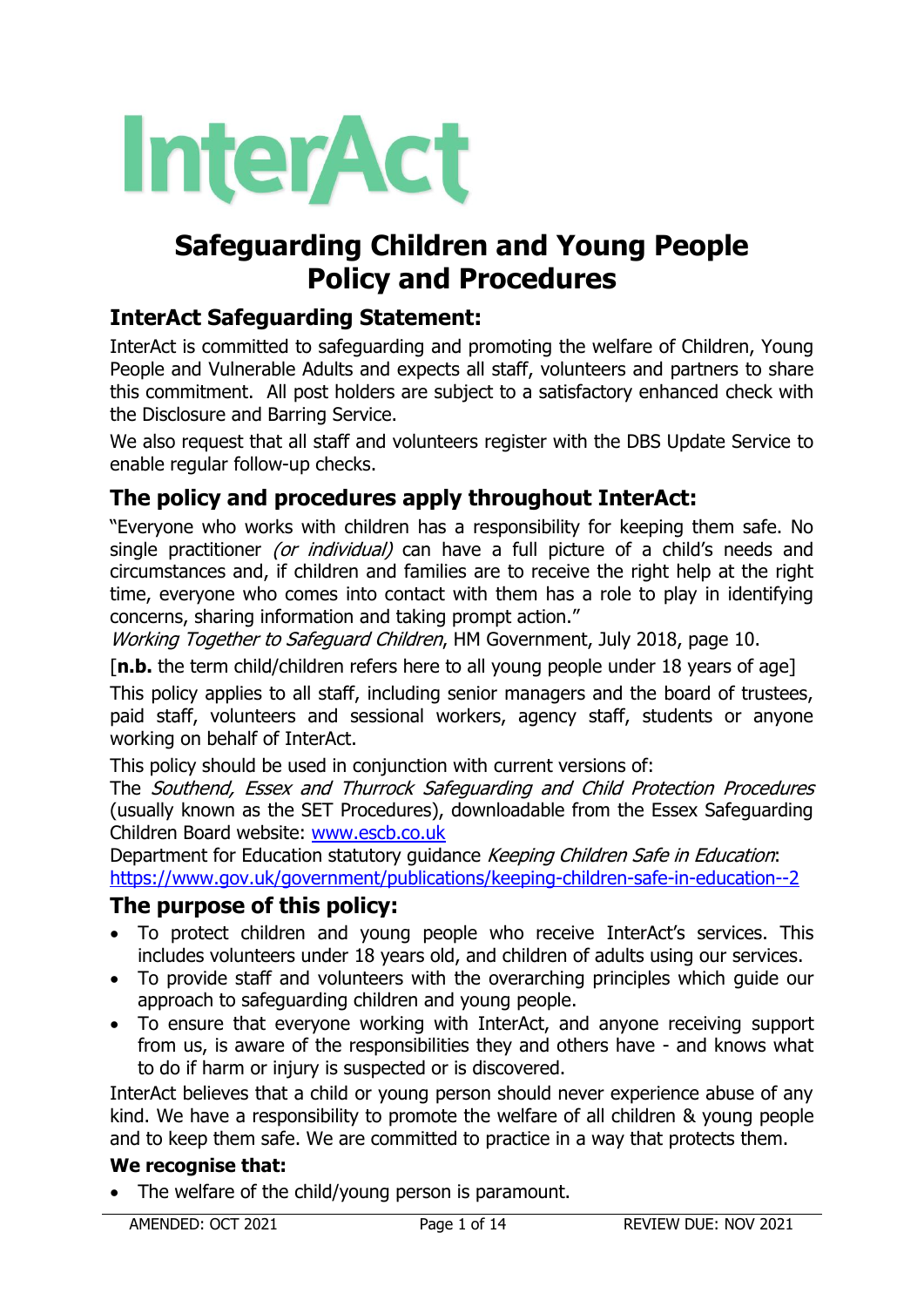- All children, regardless of age, disability, gender, racial heritage, religious belief, sexual orientation or identity, have the right to equal protection from all types of harm or abuse.
- Working in partnership with children, young people, their parents, carers and other agencies is essential in promoting young people's welfare.

# **Concept of significant harm:**

Some children are in need because they are suffering, or likely to suffer, significant harm. The Children Act 1989 introduced the concept of significant harm as the threshold that justifies compulsory intervention in family life in the best interests of children, and gives local authorities a duty to make enquiries ('Section 47') to decide whether they should take action to safeguard or promote the welfare of a child who is suffering, or likely to suffer, significant harm.

In addition, **harm is defined as the ill treatment or impairment of health and development**. This definition was clarified in section 120 of the Adoption and Children Act 2002 (implemented on 31 January 2005) so that **it may include "impairment suffered from seeing or hearing the ill treatment of another"**  for example, where there are concerns of domestic abuse.

"There are no absolute criteria on which to rely when judging what constitutes significant harm. Consideration of the severity of ill-treatment may include the degree and the extent of physical harm, the duration and frequency of abuse and neglect, the extent of premeditation, and the presence or degree of threat, coercion, sadism and bizarre or unusual elements." [From SET Procedures, Oct 2019, 1.2.4]

# **Descriptions/types of abuse:**

Child abuse is the term used when an adult (or another child/young person) harms a child or a young person under the age of 18. There are four main kinds of abuse, all of which can cause long term damage to a child. The main types of abuse are:

#### **1. Physical abuse**

This is when a child is hurt or injured by a child or an adult. Physical abuse includes hitting, kicking, punching and other ways of inflicting pain or injury such as poisoning, drowning or smothering. It also includes giving a child harmful drugs or alcohol.

#### **2. Emotional abuse**

This is when adults deny children love or affection, or constantly threaten or humiliate them. Sarcasm, degrading punishments and ignoring a child are also forms of emotional abuse and undermine a child's confidence and sense of self-worth.

#### **3. Neglect**

This is when a child's basic need for love, food, warmth, safety, education and medical attention is not met by parents or carers.

#### **4. Sexual abuse**

This is when a child is used sexually by one or more adults or young person(s). Sexual abuse can include kissing, touching the child's genitals or breasts, vaginal or anal intercourse and oral sex.

Sexual abuse may not involve physical contact. Sexual abuse also includes encouraging a child to look at pornographic magazines, videos or sexual material on the internet, and other forms of sexual activity online or via mobile phone, including sending or sharing sexual images of children, or encouraging children to share them – photos/videos, 'sexting'.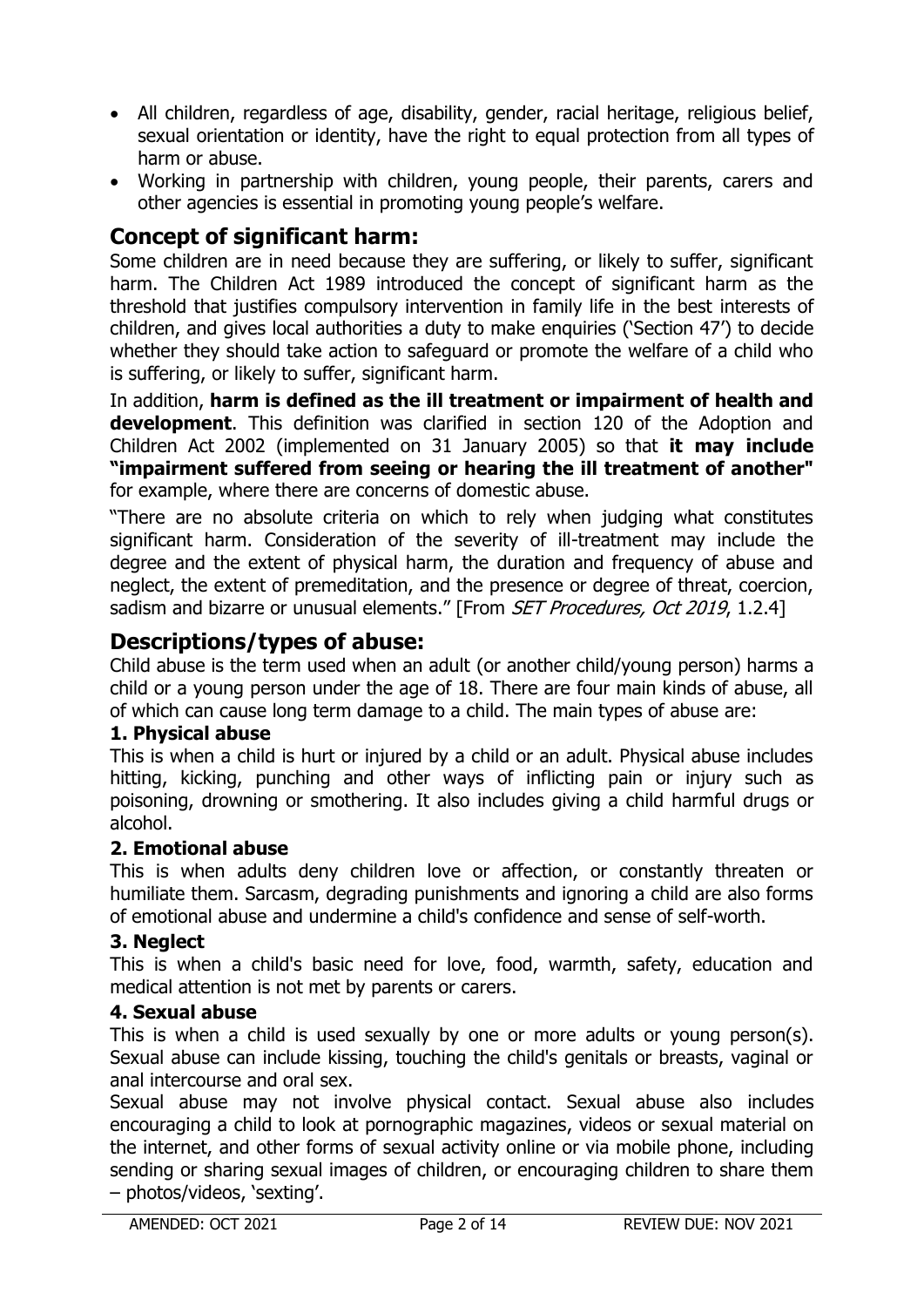Bullying, racism and other types of discrimination are also forms of child abuse. Like other kinds of abuse they can harm a child physically and emotionally.

[Descriptions were originally adapted from Safe Network (NSPCC). Full descriptions and definitions are given in Keeping Children Safe in Education, DfE, 2021 pp.11-12: [https://www.gov.uk/government/publications/keeping-children-safe-in-education--2\]](https://www.gov.uk/government/publications/keeping-children-safe-in-education--2)

InterAct has a separate e-safety policy to help protect the children and young people who use our services and who make use of information technology.

#### **Other types of abuse**

For **full descriptions** on types of abuse/significant harm and how to recognise them, please also refer to Section A.1.4 and Part B3 of the current *SET Procedures.* 

Further details about types of abuse/significant harm are also included within the training provided to frontline staff, (beginning with ESCB Level 1 online training during induction), and volunteer induction training (safeguarding awareness training, developed from ESCB training materials). If in doubt, staff or volunteers should contact the Designated Lead for Safeguarding, or Deputy.

**Violent Extremism, Radicalisation and the PREVENT Duty** are discussed in Part B3: 28.9 & 28.10 of the current *SET Procedures*, and in the SET PREVENT Policy & Guidance: <https://www.escb.co.uk/media/2151/set-prevent-policy-guidance-v7.pdf> Please also refer to:

- Prevent Duty Statement: <http://www.interact.org.uk/about-us/safeguarding>
- The Counter-Terrorism Strategy (CONTEST) 2018. This supersedes the Prevent Strategy (2011): [https://www.gov.uk/government/publications/counter-terrorism](https://www.gov.uk/government/publications/counter-terrorism-strategy-contest-2018)[strategy-contest-2018](https://www.gov.uk/government/publications/counter-terrorism-strategy-contest-2018)

# **InterAct seeks to keep children & young people safe from harm by:**

- Valuing them, listening to and respecting them.
- Adopting safeguarding children practices through procedures and codes of conduct for staff and volunteers.
- Developing and implementing an effective e-safety policy and related procedures.
- Providing effective management for staff and volunteers through supervision, support and training.
- Recruiting staff and volunteers safely, ensuring all necessary checks are made.
- Sharing information about safeguarding children and good practice with children, parents, staff and volunteers
- Ensuring that safeguarding information is available for people that use services and family members, setting out what to do if they have a concern
- Sharing concerns with agencies who need to know, and involving parents and children appropriately.

# **InterAct's safeguarding priorities:**

InterAct exists to support and benefit disadvantaged people, including those with disabilities and additional needs. The very first priority of the organisation is to ensure that the young/vulnerable people who use our services are safe and well cared for – and that we fulfil our duty of care to **all** young people, both clients and volunteers.

 We will always seek to work in a positive partnership with parents/carers, staff, volunteers and all other interested parties in a way that ensures that this priority is maintained in accordance with statutory guidance and the Southend, Essex and Thurrock Child Protection Procedures, usually known as the '*SET Procedures'*.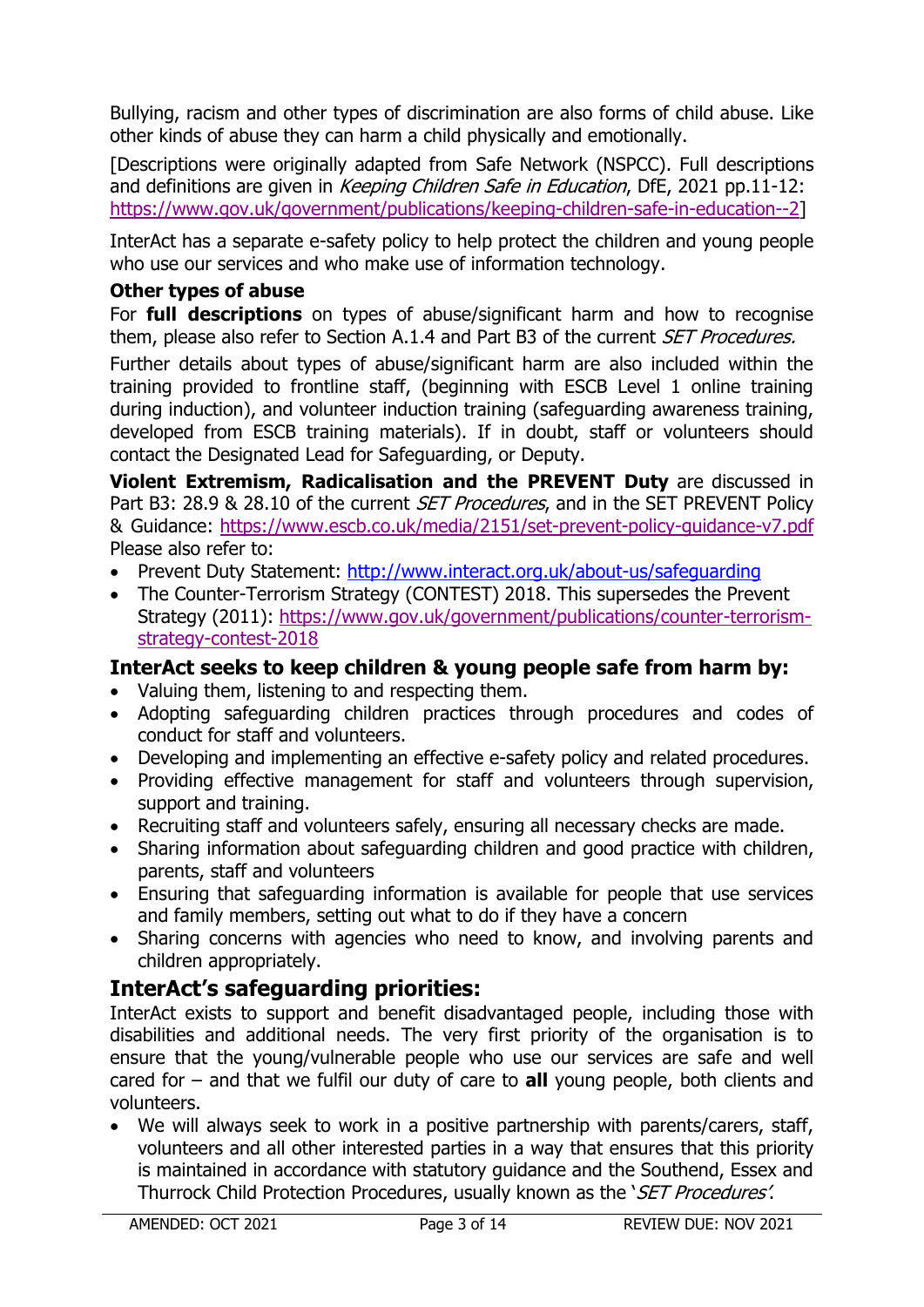- We will work to ensure that a safe and caring environment is provided and to ensure, so far as possible, that the young people are given the knowledge and skills with which to protect themselves, or obtain support and protection to safeguard their welfare.
- InterAct will appoint a 'Designated Manager for Safeguarding and Child Protection Matters' (referred to in this document as 'Designated Lead – Safeguarding')
- In addition to this Policy, and the procedures, quidelines and code of conduct within it, InterAct has specific 'Professional Boundaries and Relationships at Work' and 'Safer Recruitment' policies.

The Policy also includes a 'Code of Conduct', which aims to protect staff and volunteers from undue suspicion by ensuring good practice at all levels.

 All staff and volunteers working for InterAct, who may have the possibility of unsupervised access to children, will be appropriately reference checked, and checked with the Disclosure and Barring Service.

#### **Safeguarding children and young people with disabilities**

InterAct works with children and young people with Special Educational Needs and Disabilities and their families in many of its programmes and services. Evidence on the extent of abuse among disabled children suggests that disabled children are at increased risk of harm or abuse, and that the presence of multiple disabilities appears to increase the risk of both abuse and neglect.

Where there are concerns about the welfare of a disabled child or young person, they should be acted upon in the same way as with any other child. Knowledge and skills in safeguarding, and in working with children and young people with disability, have to be brought together to ensure that disabled children receive the same levels of protection from harm as other children.

Particular attention should be paid to promoting a high level of awareness of the risks of harm and high standards of practice, and strengthening the capacity of children and families to help themselves. Measures should include:

- Making it common practice to help disabled children make their wishes and feelings known in respect of their care and treatment
- Making sure that all disabled children and young people know how to raise concerns, and giving them access to a range of adults with whom they can communicate. Those with communication impairments should have at all times a means of being heard
- An explicit commitment to, and understanding of disabled children's safety
- Close contact with families, and a culture of openness
- Guidelines and training for staff on good practice in working with children of the opposite sex; handling difficult behaviour; anti-bullying strategies; and sexuality and sexual behaviour among young people
- Guidelines and training for staff working with disabled children aged 16 and over to ensure that decisions about disabled children who lack capacity will be governed by the Mental Health Capacity Act once they reach the age of 16

For more detailed guidance, please refer to Part B3; Chapter 18 (pp.375-377) of the current SET Procedures, and to Safeguarding Disabled Children, Practice Guidance: [https://assets.publishing.service.gov.uk/government/uploads/system/uploads/attach](https://assets.publishing.service.gov.uk/government/uploads/system/uploads/attachment_data/file/190544/00374-2009DOM-EN.pdf) [ment\\_data/file/190544/00374-2009DOM-EN.pdf](https://assets.publishing.service.gov.uk/government/uploads/system/uploads/attachment_data/file/190544/00374-2009DOM-EN.pdf)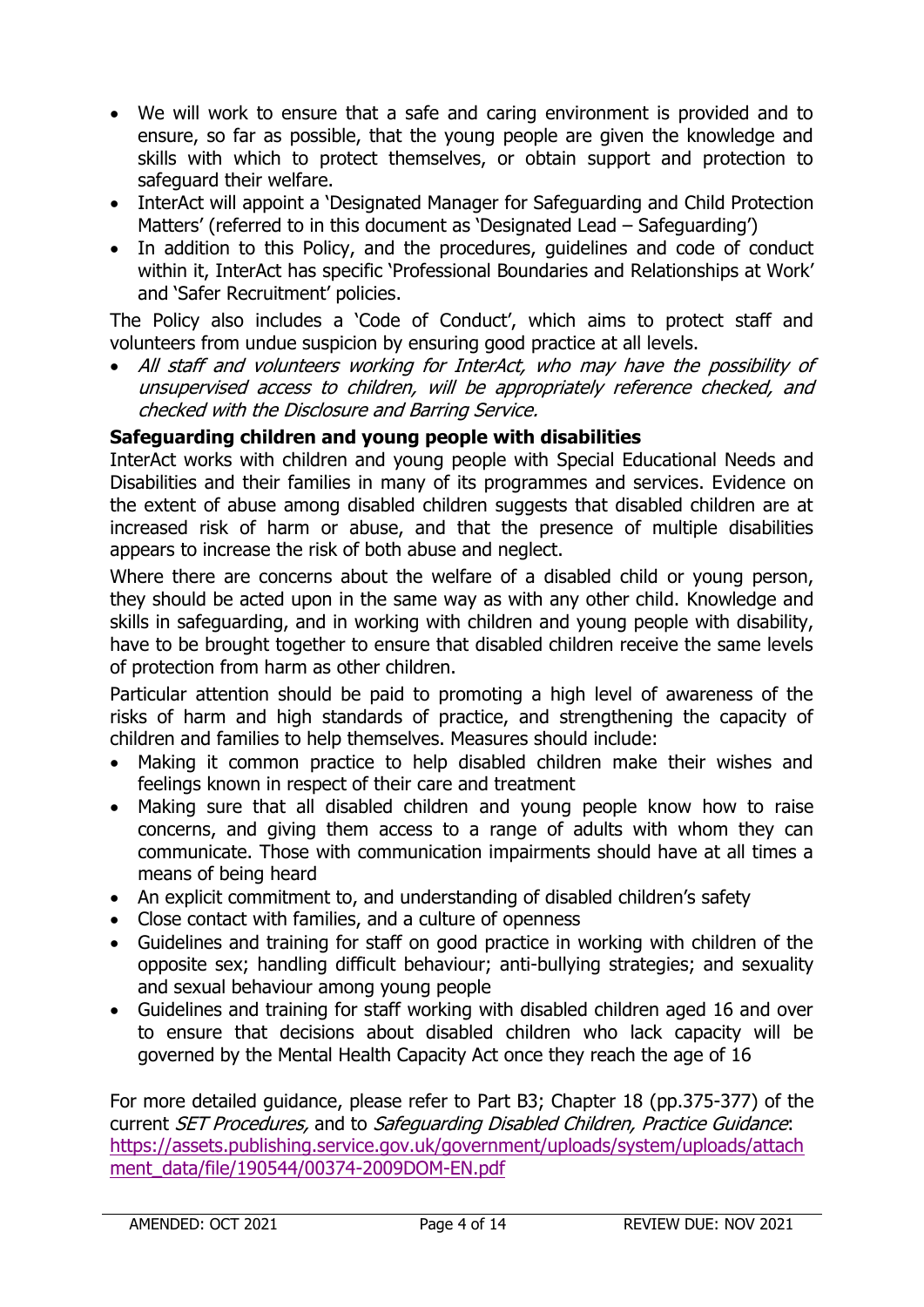# **What to do: Safeguarding and Child Protection Procedures Accidental Injuries**

Young people do have accidental injuries, so when you are working with a young person for InterAct, it is important for you to be extra careful and to help guard that young person against injury or harm.

Prevention is better than cure: awareness of potential risks and how to minimise them is vital. Our 'Health and Safety' policy gives more help in this area. Risk assessments should be completed and signed off prior to the activity, as appropriate.

#### **What you should do if an injury or accident occurs:**

- (i) If the parent/carer is present, call the injury/accident to their attention immediately.
- (ii) Where the parent/carer is not present, administer basic first-aid if necessary, and where the resources are to hand.
- (iii) Make a written note of the injury, preferably on an Accident and Incident Report form (or you may be asked to complete this later). You should do this even where there is no visible mark. If the young person bangs into something it can be some time before the bruise comes out. This should be submitted to the InterAct Lead Worker as soon as possible, and stored securely.
- (iv) Always advise parents/carers of any minor accident or injury immediately they return.
- (v) If the injury is not a simple graze, bump or bruise you must inform the parent/carers or the emergency contact person immediately.
- (vi) If you suspect additionally that urgent medical attention may be necessary, do obtain this by ringing the child's GP or emergency services. Wherever possible, parent/carers or the young person's emergency contact should be involved first, and any action taken should then be in consultation with them.

#### **Existing or previous injuries**

Any existing injury or hurt to a young person should be advised to you by parent/carers when you meet them. If you are looking after a child or young person and you notice an injury that you have not been told about you should:

- (i) If required, administer first-aid or obtain medical attention as above.
- (ii) Complete an Accident and Incident Report, and a Body Map (if appropriate) to show what and where the injury is. If you need help with this, or you are unsure, please discuss it with the InterAct Lead Worker.
- (iii) Advise the InterAct Lead Worker or Designated Lead Safeguarding if the injury is serious, or if you are at all concerned.

# **Injuries you suspect may be non-accidental or a result of physical abuse.**

If you notice an injury which you think may be non-accidental, or if you are not happy with the explanation that you have been given about an injury, you should:

(i) **Listen to the young person and make a written record** of what the young person has told you, and what you or others (e.g. parents) have asked or said.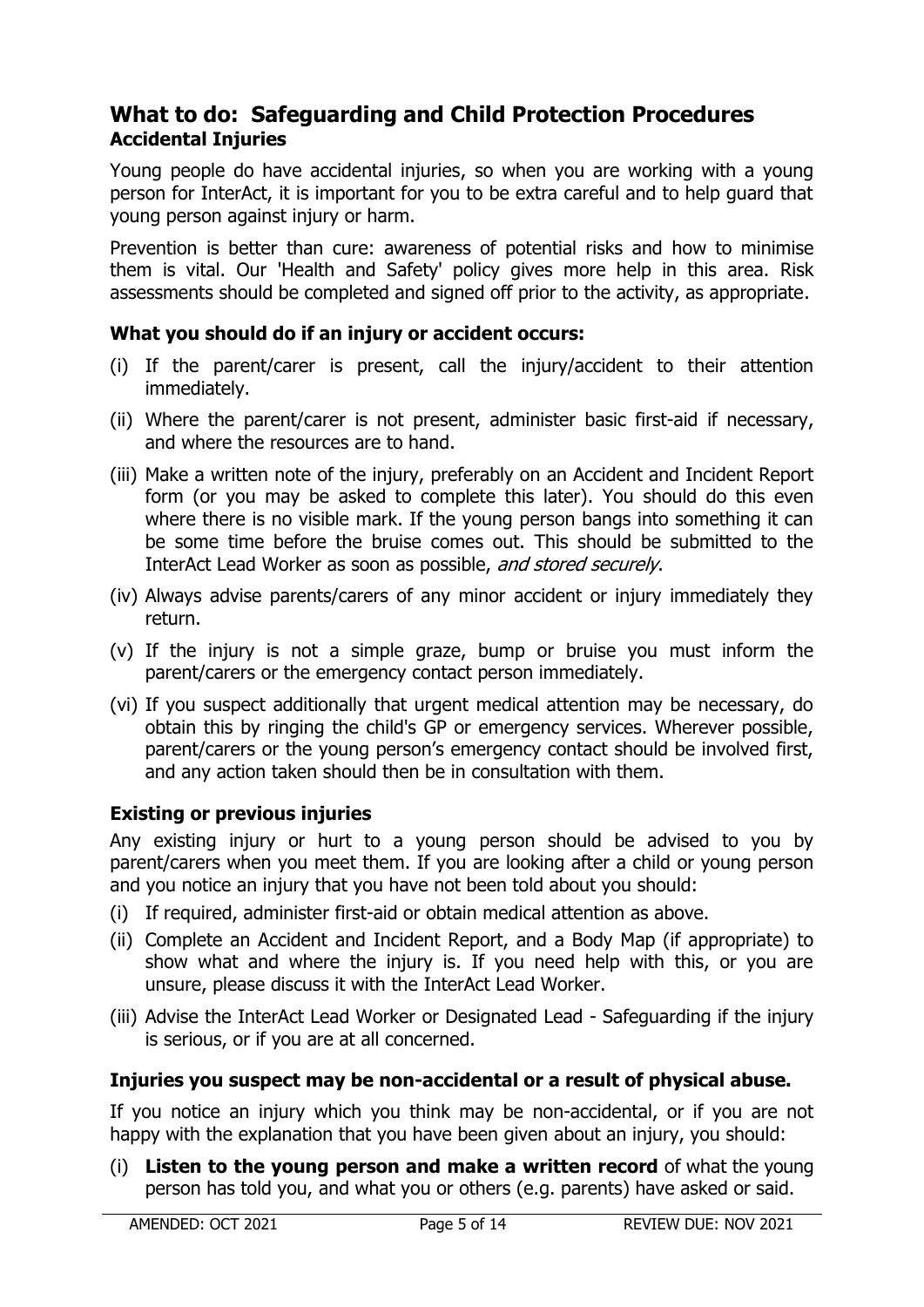If possible, complete an Accident and Incident Report, and a Body Map, showing the site of the injury, with a diagram of its size, shape and colour (or you may be asked to do this later). InterAct staff should store all written records securely.

- (ii) **Avoid asking any leading questions** about any injury or abuse. It is not your role to investigate, and this may prejudice any subsequent investigation.
- (iii) **Contact the InterAct Lead Worker or Designated Lead - Safeguarding**  as soon as possible. If no-one is available immediately, leave messages on their answerphones, outlining the concern, but avoiding confidential details where possible, and they will get back to you as soon as they can.

| <b>Young People's Services</b>                                   | 01245 608206 | Activity Leads/Co-ordinators will<br>also provide volunteers with<br>mobile phone numbers |
|------------------------------------------------------------------|--------------|-------------------------------------------------------------------------------------------|
| Designated Lead -<br><b>Safeguarding:</b><br><b>Peter Dilley</b> | 01245 608353 | 07890 051476                                                                              |
| <b>Deputy Leads:</b>                                             |              |                                                                                           |
| <b>Lesley Bailey</b>                                             | 01245-608307 | 07908 616149                                                                              |
| <b>Susie Nankivell</b>                                           | 01245-608230 | 07763 777211                                                                              |
| <b>Vickie Perkins</b>                                            | 01245-608206 | 07976 781054                                                                              |

**If you have concerns about the young person's immediate safety**, you should notify the InterAct Lead Worker, Manager or Designated Lead – Safeguarding. They will then take appropriate action, which may necessitate contacting Social Care and/or the Police:

If InterAct staff are concerned that an injury is non-accidental, we are required to inform Social Care and the Police. The decision as to whether to involve Social Care and Police rests with the InterAct Lead Worker, and Designated Lead - Safeguarding. If they believe it necessary, they will ask, the same day as they are made aware of such concerns, for an investigation under local Child Protection Procedures.

# **Other forms of abuse, including emotional or sexual abuse**

There are other forms of abuse which children all too often suffer and which can damage their lives enormously, and which may be hard to identify. These may include verbal bullying of a sustained or aggressive nature, neglect or chronic overprotection, and various forms of sexual abuse and/or exploitation. [Please refer back to 'Descriptions/types of abuse' on pages 2 & 3 in this Policy]

Abuse may occur face-to-face or online. All abuse can damage the child's development and emotional wellbeing. If you observe or suspect abuse of any kind, you should:

- (i) Make a confidential written note of why you are concerned, and of any other relevant information, as soon as possible, following the same procedures as for a non-accidental injury (see above).
- (ii) Contact the InterAct Lead Worker, or Designated Lead Safeguarding as soon as possible, using the same procedures as for a non-accidental injury.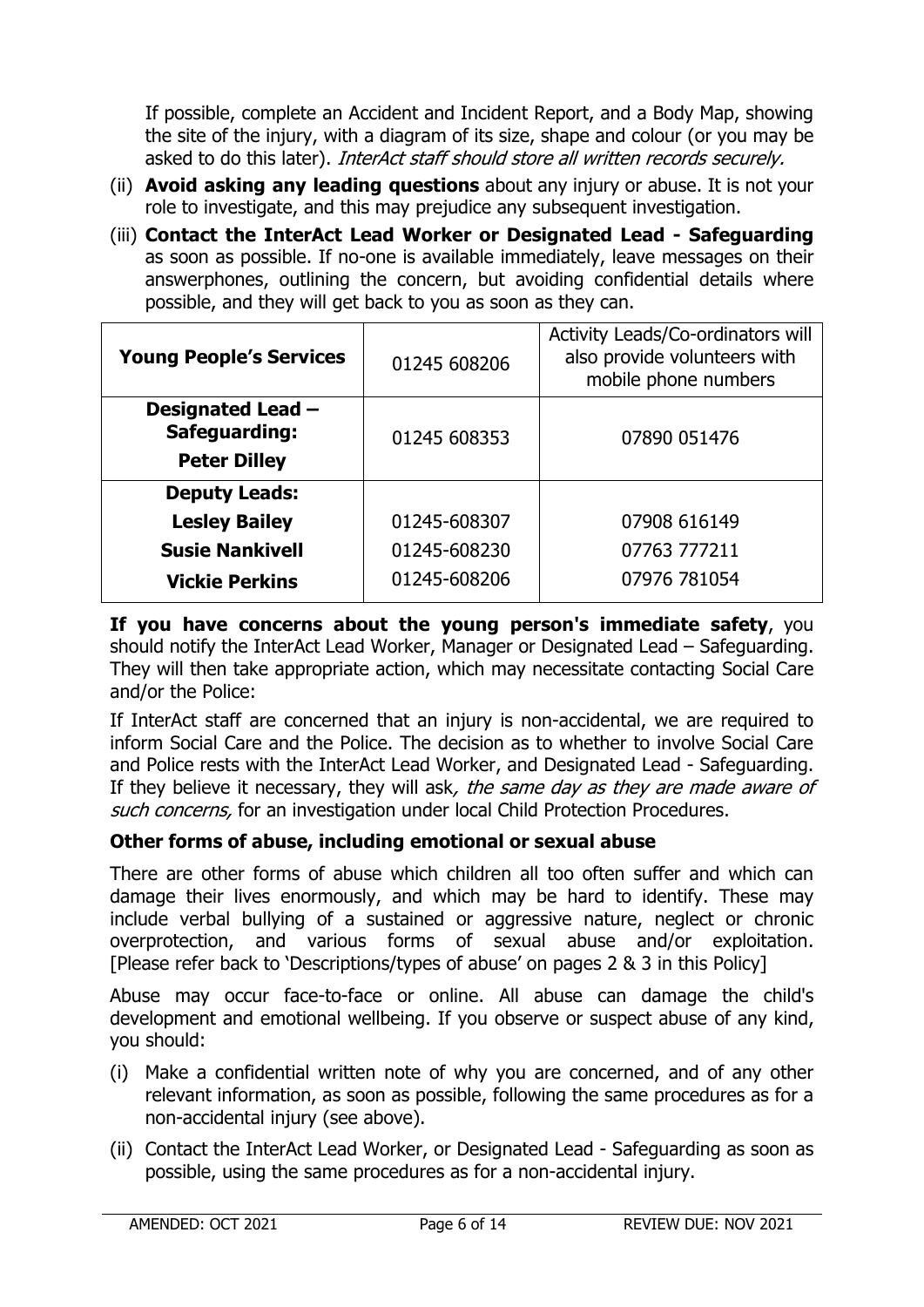It is important to say again that InterAct seeks to support families caring for young people with Special Educational Needs and Disabilities. They often do this under enormous personal pressure. It is not our aim to be intrusive, nor is it our role actively to look to uncover situations of harm or abuse.

In the unlikely event that such a situation is suspected, you should **not** share your concerns about any possible non-accidental injury or abuse with the child's parent(s)/carer(s), or with anyone other than the InterAct Lead Worker, or Designated Lead - Safeguarding. To do so may complicate any investigation, or cause unnecessary distress.

If InterAct staff have concerns that a child may have suffered significant harm, or is at risk of this, we are required to inform Social Care.

Where required, a Risk Assessment will be completed, e.g. using the DASH Risk Assessment Checklist, for Domestic Abuse, Stalking and Harassment: <https://www.escb.co.uk/media/1548/dash-2009-risk-checklist-for-essex-marac.doc>

The decision as to whether to involve Social Care will rest with the InterAct Lead Worker and Designated Lead - Safeguarding. If they believe it is necessary they will ask, the same day as they are made aware of such concerns, for an investigation under the local Child Protection Procedures.

# **Confidentiality and Information Sharing**

If a young person discloses any information to you relating to possible harm or abuse in any form, you should:

- (i) **Listen** carefully to what the young person tells you. **Tell** him/her that you must pass that information on to those responsible for Safeguarding and Child Protection Procedures within InterAct, so that they can decide what further action is needed. That may then include a duty to inform Social Care and/or the Police.
- (ii) **Reassure** the young person that you will respond in a way which is intended to safeguard their welfare, and protect him/her and others from further harm.
- (iii) **Do not** share anything disclosed to you, or any other concerns about possible non-accidental injury or abuse, or any written records of this, with the child's parent(s)/carer(s), or with anyone other than the InterAct Lead Worker or the Designated Lead - Safeguarding. To do so may complicate any investigation, or cause unnecessary distress.
- (iv) **Where possible**, and if it is safe and appropriate to do so, offer to go back to the young person, preferably with the InterAct Lead Worker or Designated Lead - Safeguarding, to **let him/her know what action is being taken**.

# **InterAct staff should also ensure that:**

- They contact an appropriate Manager/Safeguarding Lead as soon as possible to agree who will need to be made aware of the concern/incident which is being reported, and the timescales for doing so
- That any sensitive information sent electronically is password protected
- All written reports records are stored securely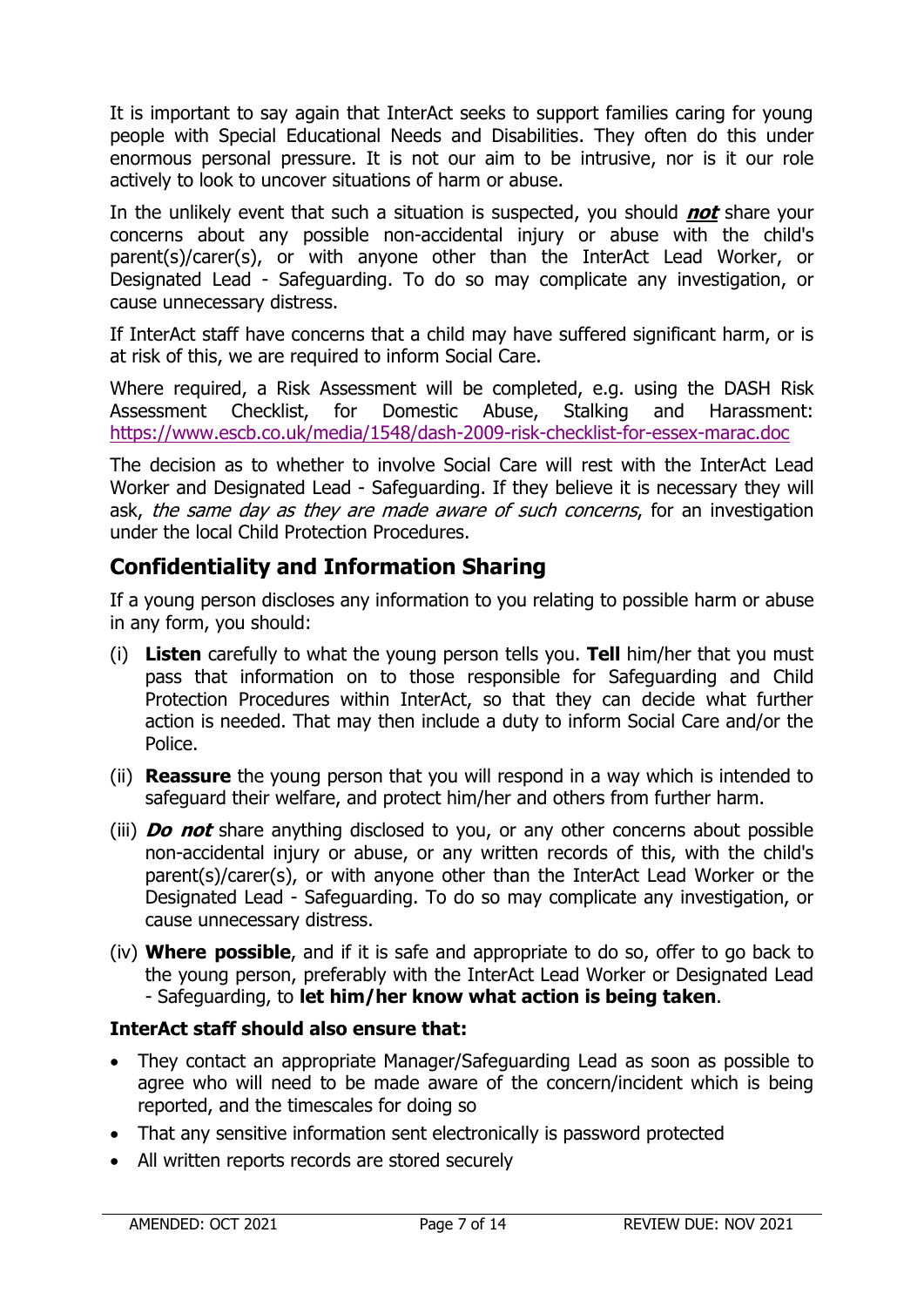# **Code of Conduct for staff and volunteers**

# **You must:**

- treat all children and young people with respect
- provide an example of good conduct you wish others to follow
- ensure that, whenever possible, there is more than one adult and/or peer volunteer present during activities with children and young people, or at least that you are within sight or hearing of others
- respect a young person's right to personal privacy/encourage young people and adults to feel comfortable and caring enough to point out attitudes or behaviour they do not like
- remember that someone else might misinterpret your actions, no matter how well-intentioned
- be aware that any physical contact with a child or young person may be misinterpreted
- recognise that special caution is required when you are discussing sensitive issues with children or young people
- operate within InterAct's principles, guidance and Safeguarding Children and Young People Policy and Procedures
- operate within InterAct's e-Safety Policy, always using ICT, the internet, mobile phones and other electronic communication devices appropriately
- challenge unacceptable behaviour and report all allegations/suspicions of abuse

# **You should also:**

give guidance and support to less experienced staff and volunteers.

# **Incidents that must be reported/recorded:**

If any of the following occur you should report this immediately to another colleague and record the incident. You should also ensure the parents/carers of the child are informed:

- If you accidentally hurt a child or young person
- If he/she seems distressed in any manner
- If a child or young person appears to be sexually aroused by your actions
- If a child or young person misunderstands or misinterprets something you have done

# **You must not:**

- have inappropriate physical, verbal, phone, text or online contact with children or young people
- allow yourself to be drawn into inappropriate attention-seeking behaviour
- make suggestive, inappropriate or derogatory remarks or gestures in front of children or young people, or their parents/carers
- jump to conclusions about others without checking facts
- show favouritism to any individual
- either exaggerate or trivialise child abuse issues<sup>(1)</sup>
- rely on your good name or that of InterAct to protect you
- believe "it could never happen to me"
- take a chance when common sense, policy or practice suggests another more prudent approach.

 $<sup>(1)</sup>$  *Effective Support for Children and Families in Essex* (ESCB, July 2017) provides clear guidance on</sup> appropriate responses to concerns over the welfare of Children/Young People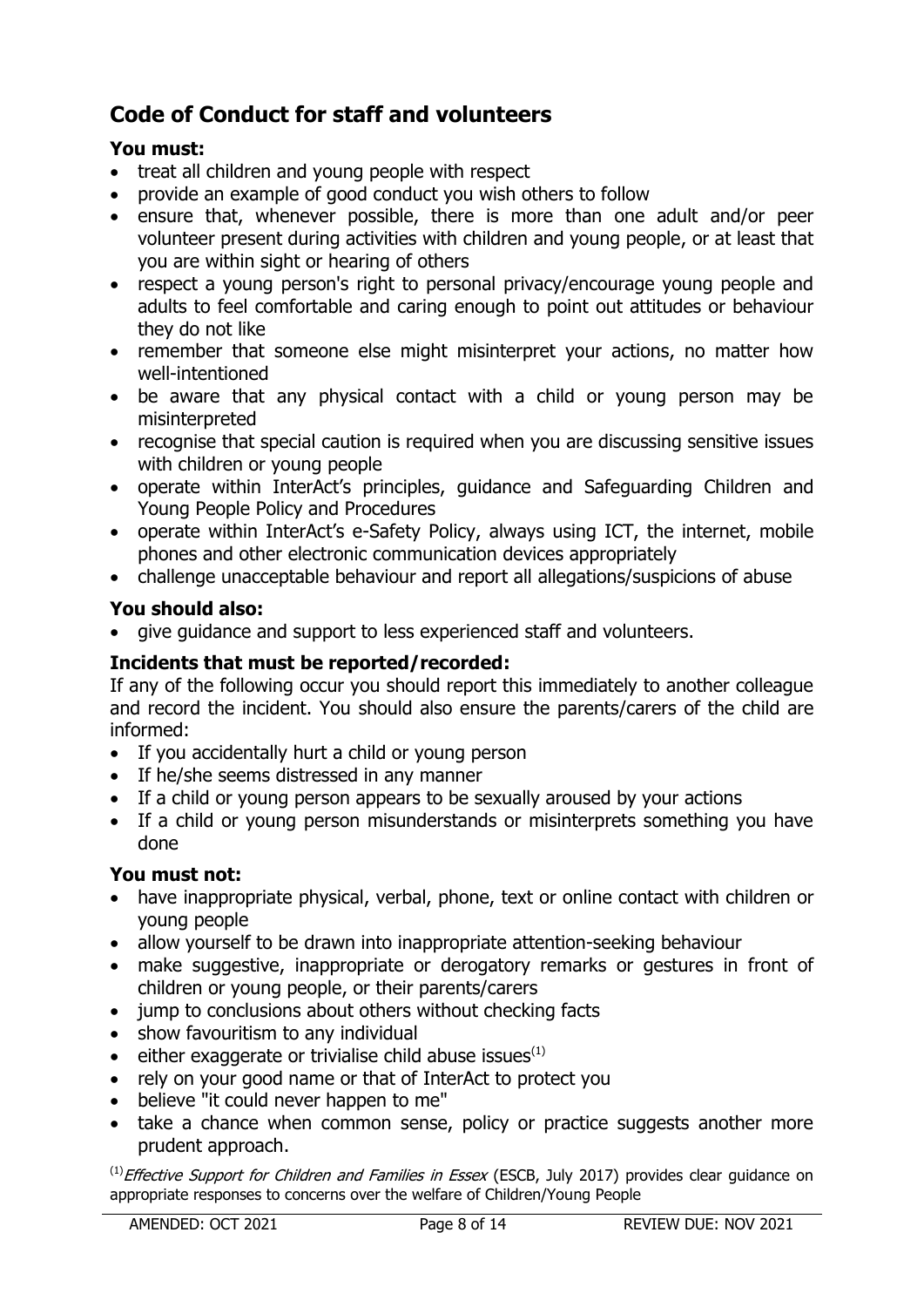# **InterAct Young People's Code of Conduct**

During 2016, we consulted with young people, to draw up a Code of Conduct for those who take part in InterAct activities, so that young people can also take responsibility themselves as participants in a range of positive experiences and opportunities, through which they can get out and about in the community, make friends, build skills, try new things and have fun in a safe and positive environment.

This can be downloaded from the InterAct website, along with this policy:

<http://www.interact.org.uk/about-us/safeguarding>

# **Whistleblowing**

It is good practice and you have a duty of care to draw attention to bad/poor practice in the workplace. This includes practice which may be abusive and/or neglectful, including online. Staff or volunteers who work with children have individual responsibility to raise concerns with someone who has the responsibility to take action.

Any individual who has reasonable suspicions of bad/poor practice should initially take their concerns to their line manager. If they do not feel that this is the appropriate person, or they do not receive an adequate response to their concerns, they should approach the Designated Lead - Safeguarding, or the Chief Executive.

Sometimes it may be necessary to go outside the immediate work environment, or the immediate organisation. Essex Safeguarding Children Board supports those who raise concerns about practices which may be abusive to children. It is the responsibility of all organisations, including InterAct, to promote a culture which values good practice and encourages whistleblowing.

A whistleblower is a person who reveals information with the intention of calling attention to bad practice, which may include abuse or negligence, in the workplace. Staff who work with children have an individual responsibility to raise concerns about bad practice, and a right to know that they will be supported by their employer as they are acting in good faith.

Whistleblowing includes reporting other aspects of poor practice, and the procedures for doing so are explained in greater detail in the InterAct Whistleblowing Policy.

# **Review of Policy and Procedures**

We are committed to reviewing our policy, procedures and good practice annually, or following any significant changes in local ESCB safeguarding procedures (SET Procedures), and/or statutory guidance.

The Policy, Procedures and Appendices will be updated and checked by the Designated Lead for Safeguarding, trained to ESCB Level 3, with reference to local and national guidance. These may also be subject to scrutiny ('Section 11 Audit') if required under ESCB procedures, using their Safeguarding Audit Tools, and/or the NSPCC Standards for the Voluntary and Community Sector Self-Assessment Tool.

# **Acknowledgements:**

Some of the wording for this policy originated from: **Example of a child protection policy -** Adapted from Firstcheck, NSPCC 2006. This was downloaded in April 2013, from the Safe Network website, which has since been closed down.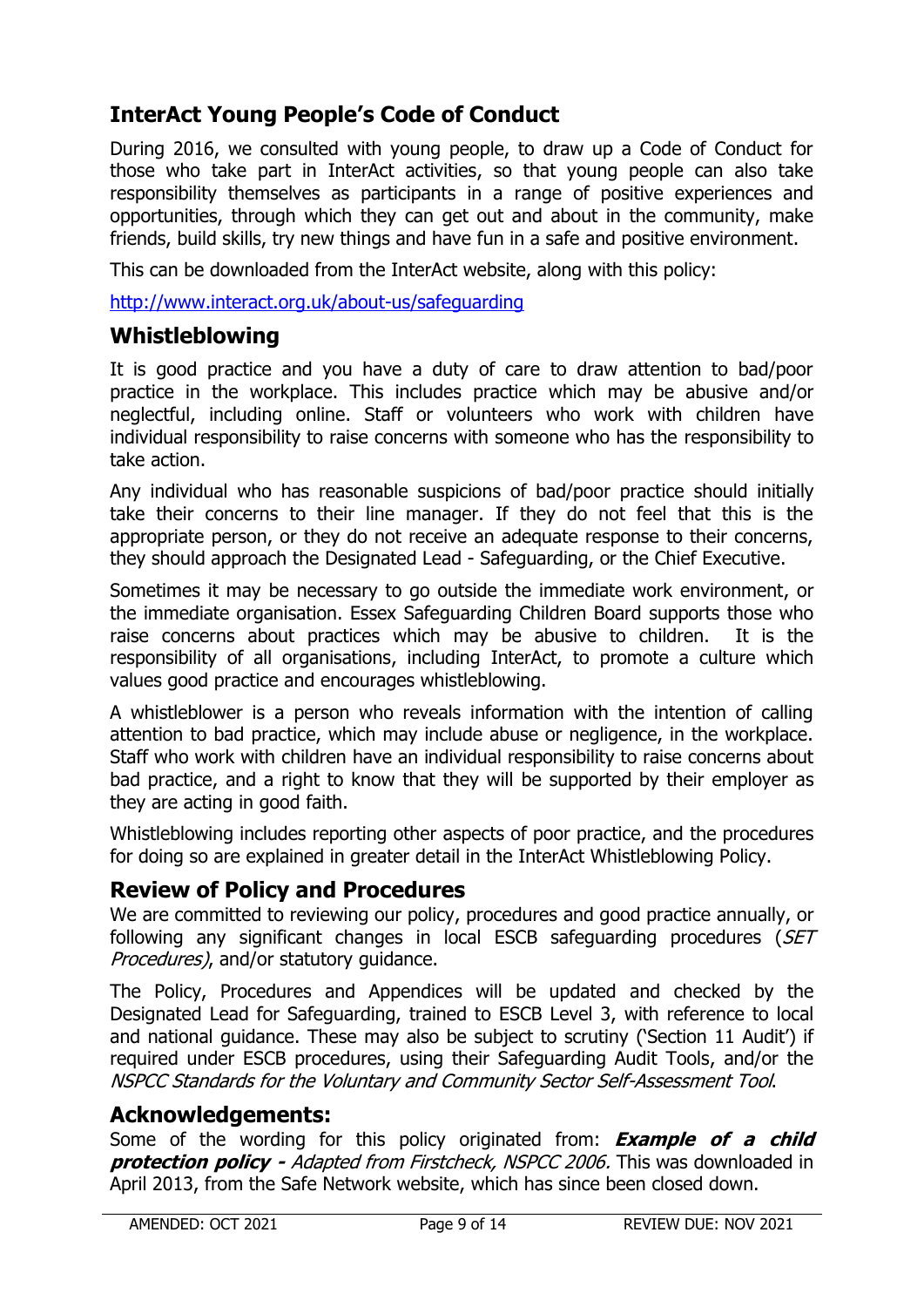# **Safeguarding Children and Young People Policy and Procedures**

# **Appendix A: Additional Information for Parents**

This Appendix is for parents/carers of young people using our services.

#### **What if you suspect an injury is not accidental or that your child has been harmed or abused in some way?**

If, following an arrangement made through InterAct, your child has an injury that you think may not be accidental, or you are not happy with the explanation given, or should you suspect your child has been harmed or abused in some way:

- (i) Make a written note of why you are concerned and what your child said about the incident, and about any subsequent conversations with InterAct staff or volunteers on the matter. If you are unhappy or not satisfied with explanations or information given to you, you should also note the reasons why.
- (ii) Contact the InterAct Lead Worker (01245–608206), or Designated Lead Safeguarding (01245-608353) at the InterAct office.

You can also contact the Children & Families Hub directly (0345 603 7627).

If you contact Social Care via the Children & Families Hub, they will decide whether to carry out an investigation under their Safeguarding/Child Protection Procedures. The form of this investigation will depend upon the seriousness and nature of the injury or concern. It is likely that it will include the appointment of a key worker by Social Care, who will have overall responsibility for co-ordinating the investigation.

If you contact InterAct, the InterAct Lead Worker, in consultation with the Designated Lead - Safeguarding, will contact Children's Social Care, who will then decide what further action is required.

#### **What to do if you have a complaint or concern of any other kind relating to services or support provided by InterAct to young people, or any suggestions as to how InterAct might improve its services.**

InterAct welcomes feedback and comments from our clients and their parents/carers, and we aim to ensure that any concerns or difficulties raised are resolved effectively.

Informal feedback and suggestions are welcome at all times - please speak or write to your usual contact at InterAct, or use one of the project evaluation forms.

If you have any concerns or comments about our services, which InterAct needs to address more formally, you should contact the InterAct Lead Worker (01245– 608206), or the Designated Lead - Safeguarding (01245-608353) at the charity office to discuss your concerns.

If there are concerns or difficulties which cannot be resolved quickly to the satisfaction of all those involved, the Comments, Compliments & Complaints Policy should then be followed. Copies of this policy are available from the charity office.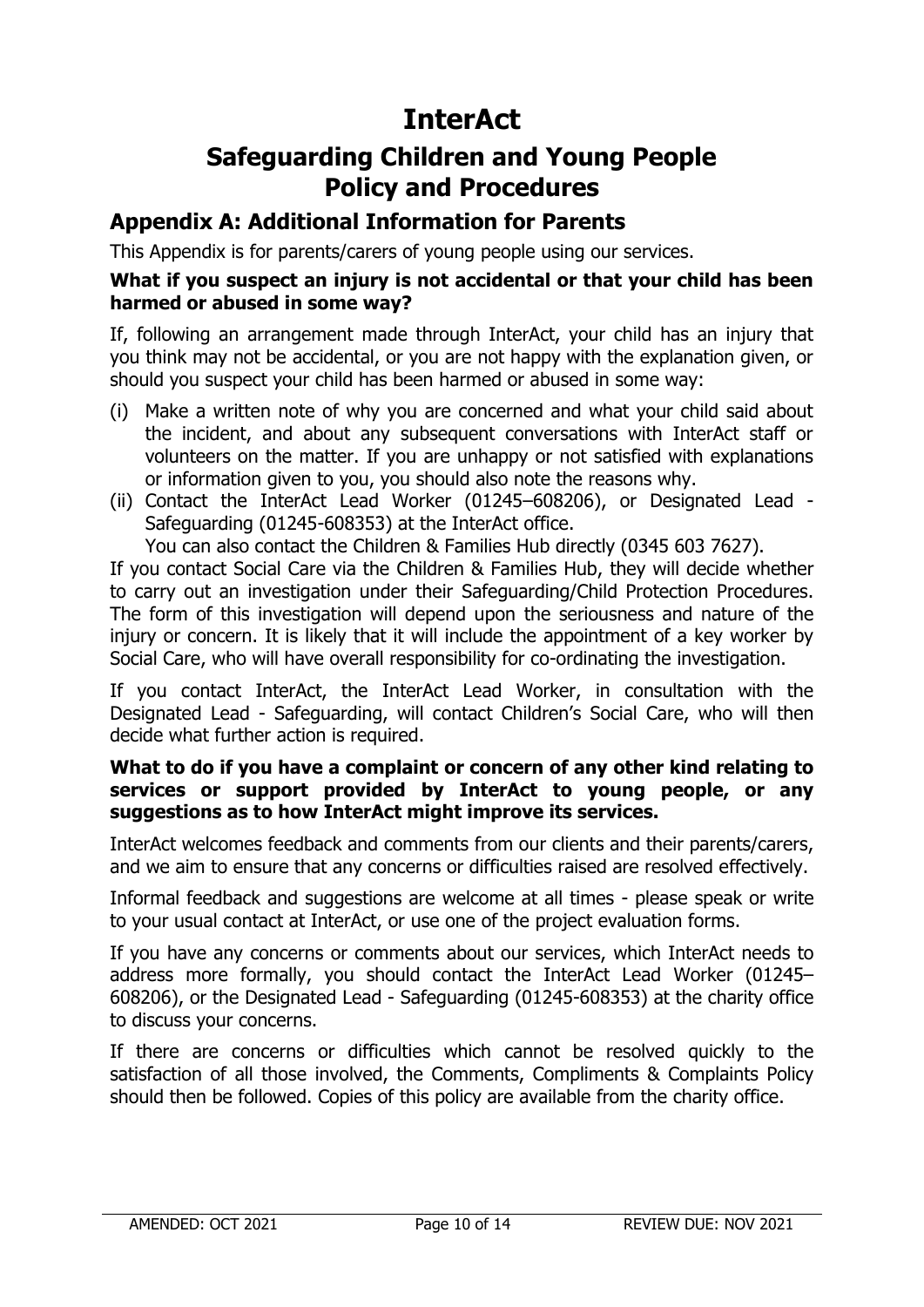# **Safeguarding Children and Young People Policy and Procedures**

# **Appendix B: InterAct response to allegations or concern against a staff member or volunteer**

If InterAct has concerns or receives a complaint or allegation that a worker/volunteer has:

- behaved in a way that has harmed, or may have harmed, a child
- possibly committed a criminal offence against, or related to a child, or
- behaved towards a child or children in a way that indicates s/he may be unsuitable to work with children

The Designated Lead - Safeguarding or another appropriate member of staff must **immediately** telephone the Essex Local Authority Designated Officer (LADO) on 03330 139 797. The Essex LADO will advise InterAct on what action to take next. [In Southend or Thurrock, we will contact their Local Authority Designated Officer: Southend: (01702) 534539, Thurrock: (01375) 652535/652921]

If a concern is raised outside office hours, and a referral to Social Care is required, the Designated Lead - Safeguarding, or another appropriate member of staff, will contact Essex/Southend Social Care 0345 606 1212 (or Thurrock 01375-372468), and inform either the Children's Safeguarding Service or the Local Authority Designated Officer at the first available opportunity during working hours.

Should the child's parent(s)/carer(s) contact Social Care directly, they will make a decision as to whether or not to carry out an investigation under their Child Protection Procedures.

If it then proves necessary to suspend the staff member or volunteer from any further contact with clients or volunteers under the age of 18yrs, whilst any further action is taken, the CEO will implement this decision. The Senior Management Team will be advised, and the Chair of Trustees will be informed immediately such a decision is made. InterAct will offer support during this time, without prejudice to the investigation, to the volunteer or staff member.

After the investigation, the Designated Lead - Safeguarding and the CEO will meet with the staff member or volunteer concerned to clarify the outcome of the investigation and any recommendations made. A support person may attend with the staff member or volunteer concerned.

#### **A report will then be prepared by the Project/Activity Co-ordinator, in consultation with the Designated Lead - Safeguarding. Part of that report will be a decision as to the staff member or volunteer's future with the organisation.**

**Should the person concerned be a member of permanent staff, that report will constitute a recommendation to the Senior Management Team in accordance with our discipline policy and procedures. They will then make the final decision in such a case. If the staff member or volunteer is unhappy with the decision reached by the organisation they may appeal using InterAct's complaints and Grievance Procedures.**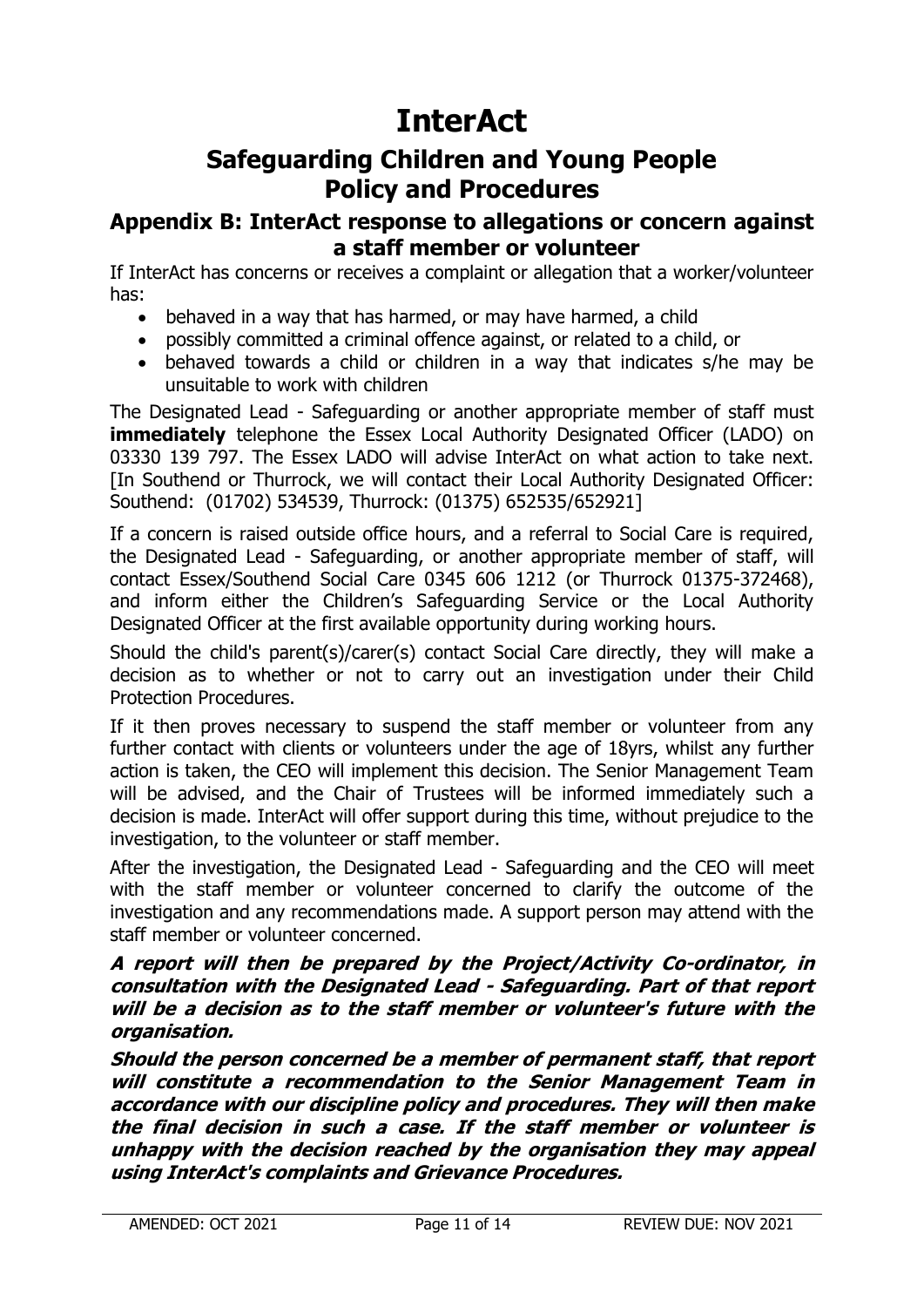# **Safeguarding Children and Young People Policy and Procedures**

# **Appendix C: Specific guidance relating to overnight activities**

InterAct appreciates the value of overnight activities, particularly those at Outdoor Activity Centres, in supporting the personal and social development of young people.

However, staff should always consider the additional risks to young people during these activities, including their individual support needs and potential vulnerability, particularly overnight, and take appropriate actions to minimise such risks.

#### **Before the activity:**

- Full consent forms should be circulated to families and returned in sufficient time for individual needs and risks to be considered, and included on Risk Assessment.
- A site visit by staff should be undertaken if the site/centre has not been used by InterAct recently, or if key staff are unfamiliar with the site/centre.
- Information and Risk Assessments should be requested from the Activity Centre, so that any specific risks to participants can be considered in advance.
- Staffing levels should be agreed: paid staff, volunteers and individual PA (personal assistant) support for participants (including overnight arrangements). Consideration should be given to rest periods for staff/volunteers/PAs. Arrangements for a residential activity should, therefore, always take account of any pre-agreed rest periods and the needs of the staff/volunteers/PAs.
- Briefing session/information for participants and parents/carers to be held where appropriate, to enable any individual concerns to be raised and addressed.
- DBS disclosures for any individual PAs should be seen by project staff, where these have not been carried out by InterAct.
- Full Risk Assessment should be completed, covering group arrangements and individual needs/risks, medication requirements and storage, and any contingency plans, including reserve/replacement staff. This is to be read and checked by all staff involved, and signed off by a senior manager.

#### **During the activity:**

- Qualified activity instructors will be responsible for ensuring safety during planned activities, following their own procedures, but InterAct staff and volunteers have a key role in supporting them, particularly helping to ensure safe and appropriate behaviour by all participants, and responding to any individual needs which may arise within the group.
- At all times, InterAct staff and volunteers should work with Centre staff to ensure young people are ready, able and supported to participate in the programme as planned. InterAct staff and volunteers will also be responsible for support and supervision of young people during 'free time', including overnight.
- Where at all possible, young people should have privacy for changing, washing etc., although it is acknowledged individual PAs may need to give appropriate support for this or other personal care needs to the young person in their care.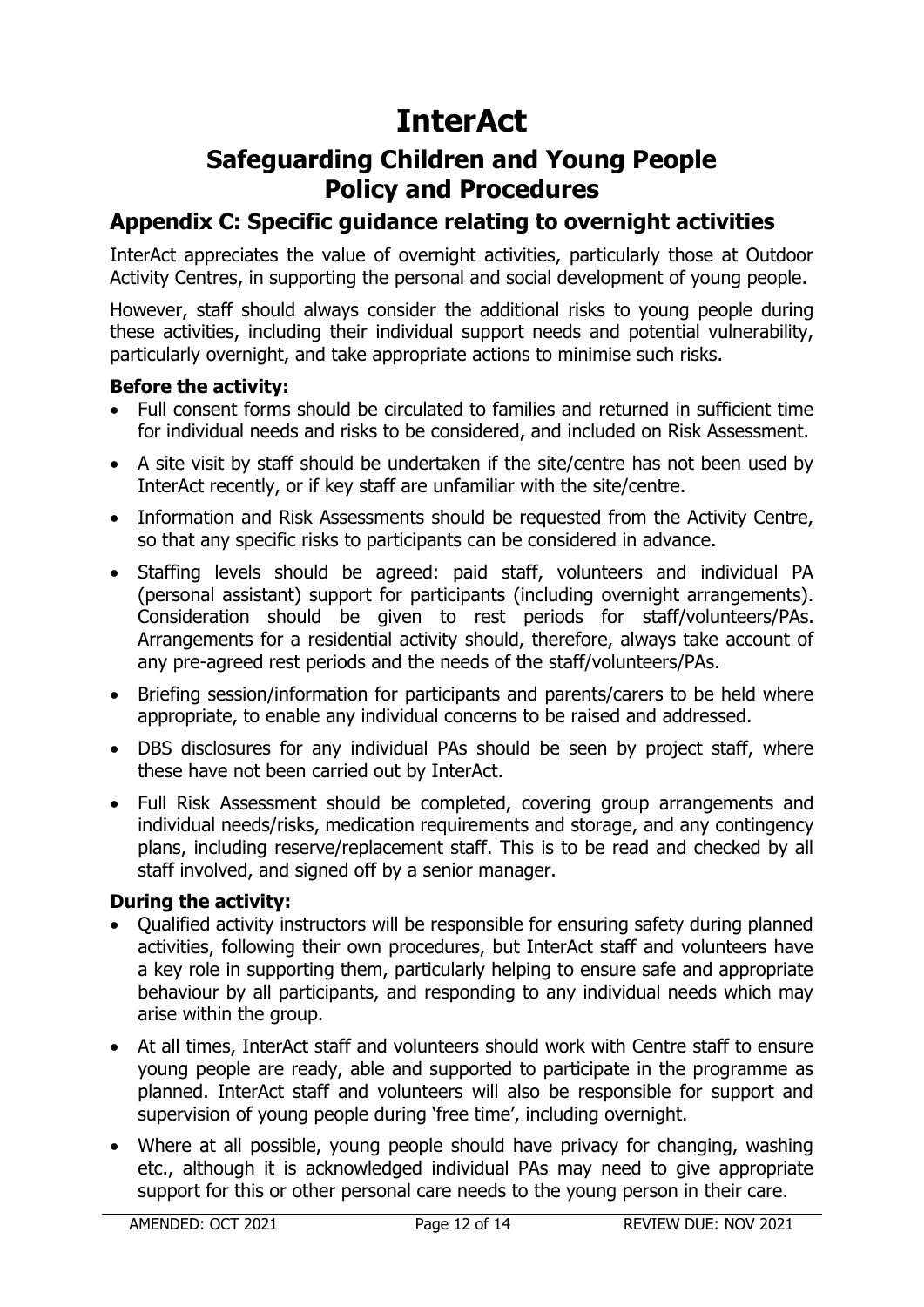# **Overnight arrangements:**

- Adults should normally sleep in separate but adjacent sleeping quarters, unless other arrangements are required, as set out below.
- Separate sleeping areas should be provided for each gender.
- Attention needs to be given to adequate provision and facilities for young people, staff and volunteers of each gender, and different age groups of young people (where appropriate), and any specific individual needs.
- Attention needs to be given to safe access for the children/young people to adult leaders and to toilet facilities during the night.
- Where young person(s) are identified as being vulnerable overnight, for their own health and wellbeing, and/or because of the potential risk they may pose to others if unsupervised, it may be appropriate and necessary for a member of staff, a volunteer or PA to sleep in the same room. These arrangements should be discussed and agreed in advance with the parent(s)/carer(s) involved, and noted in the risk assessment. If such arrangements are needed due to unforeseen circumstances during the activity, parent(s)/carer(s) should be contacted and verbal consent obtained.

# **Accidents and Incidents during residential activities**

- Any accidents and incidents occurring should be reported immediately to the InterAct Lead Worker for the activity, and to the Activity Centre if appropriate. A written Accident and Incident report should be completed as soon as possible, noting what happened, who was involved, the immediate response to this, and any further actions needed.
- If the accident or incident is more serious, and/or it impacts upon the safe and effective continuation of the activity, the InterAct Lead Worker should contact the Designated Lead - Safeguarding, or another Senior Manager, for further advice.
- In certain circumstances, e.g. following inappropriate or dangerous behaviour, young person(s) may be asked to leave the activity. The decision will rest with the Designated Lead - Safeguarding, or another Senior Manager, in consultation with the InterAct Lead Worker for the activity. Arrangements should be made to ensure that the young person(s) can return home safely.